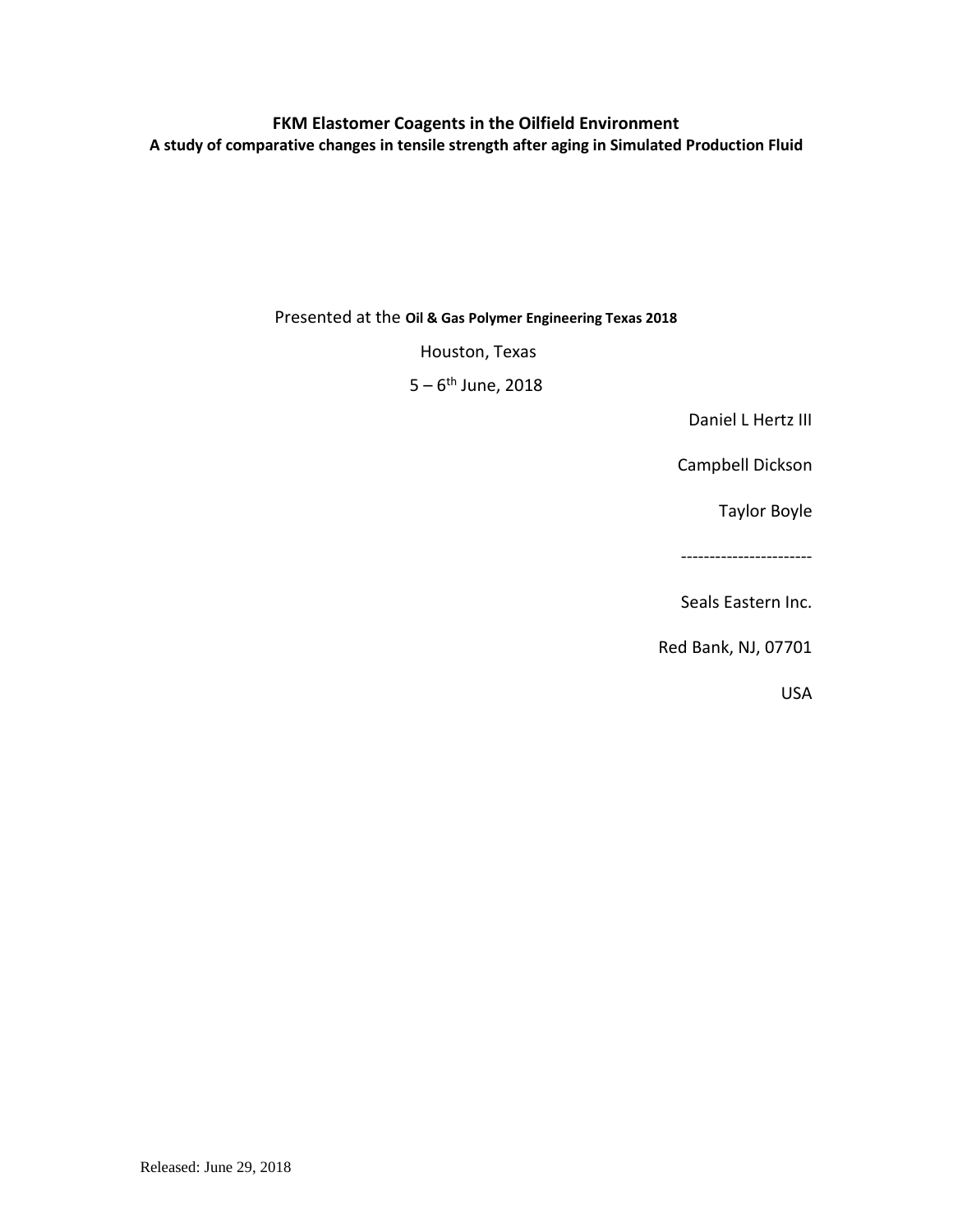#### ABSTRACT

FKM class elastomers have become essential sealing materials in the oilfield where thermal stability and/or chemical resistance are required. Proper material specifications sometimes establish FKM "Type" requirements. Absent an explicit material "Type" specification, meeting particular performance attributes and/or short-term aging requirements may determine the FKM Type by default. Unfortunately, specifications are frequently silent regarding the cure and coagent utilized (e.g. BPAF, TAIC, etc.) to vulcanize the FKM elastomer. This distinction should be important to the application engineer since FKM Types 1, 2, and 4 are available in either peroxide or BPAF cured grades.

This paper offers comparative data to analyze mechanical and aging differences between BPAF and peroxide/TAIC coagents for specific FKM Types after aging in a simulated oilfield production fluid.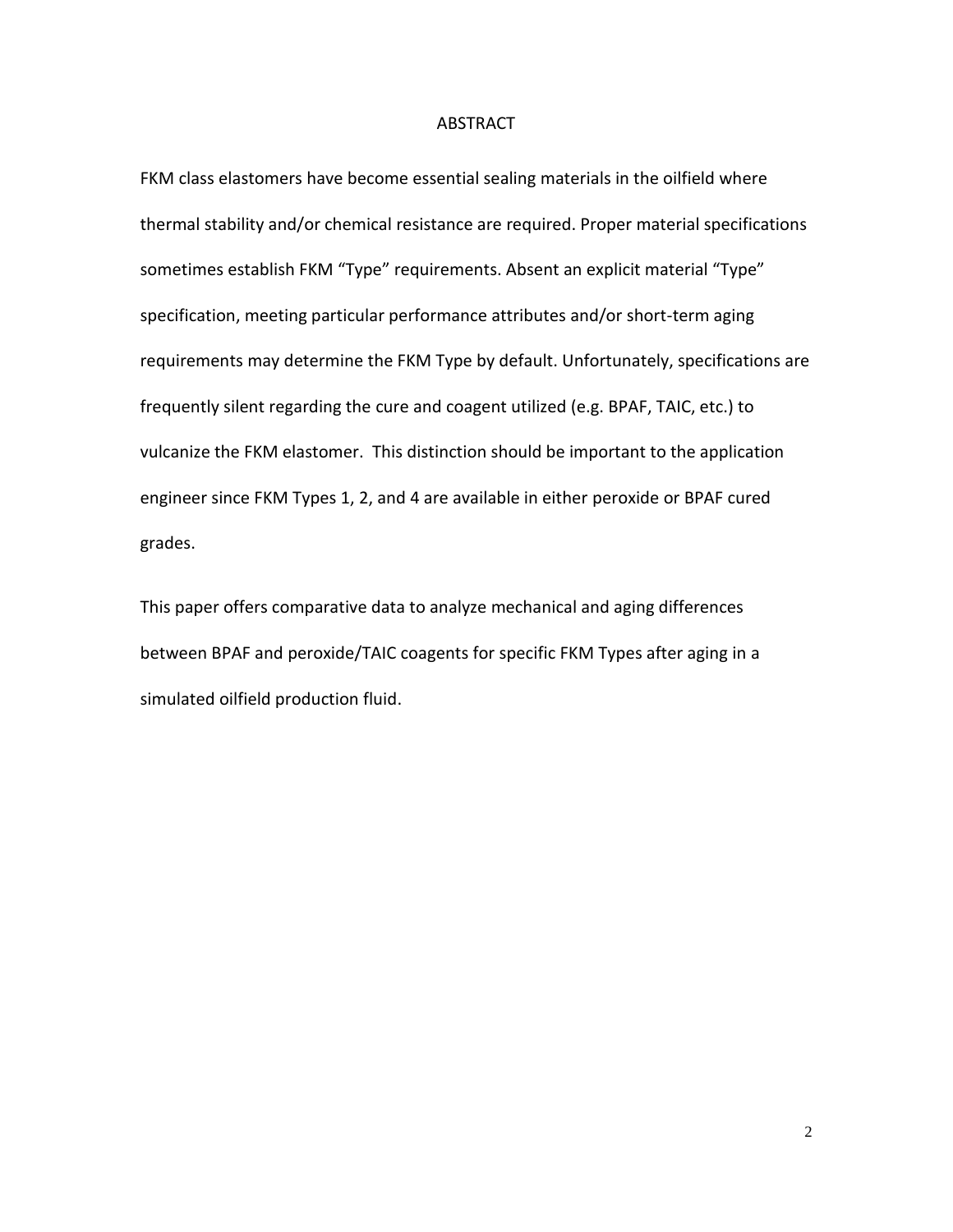#### INTRODUCTION

#### Background

FKM class elastomers are typically specified for sealing applications requiring specific chemical resistance, thermal stability, or some combination thereof. Chemical resistance is primarily a function of the polymer's molecular constitution and the cure system. While chemical resistance data of the FKM class types is widely documented, far less attention is paid to the cure system which can have significant impact on physical property retention. Such distinctions are important in the oilfield where temperatures are usually elevated (necessitating use of the fluoro-rubber in the first place) and potential reactions are subsequently accelerated. In the FKM class of rubber, specifically Type 1, Type 2 and Type 4 FKM's, seal application engineers have either the BPAF or peroxide (w/TAIC) cure at their disposal.

The alternative cure to a BPAF cure is frequently specified as a "peroxide cure". However, the peroxide cure requires a molecular coagent that serves in a similar capacity as the BPAF molecule. TAIC is a more common coagent used in conjunction with a peroxide initiator to effectively cure an elastomer. This paper uses the terms peroxide and TAIC coagent interchangeably, even though they are different chemical species serving a different purpose in the cure system.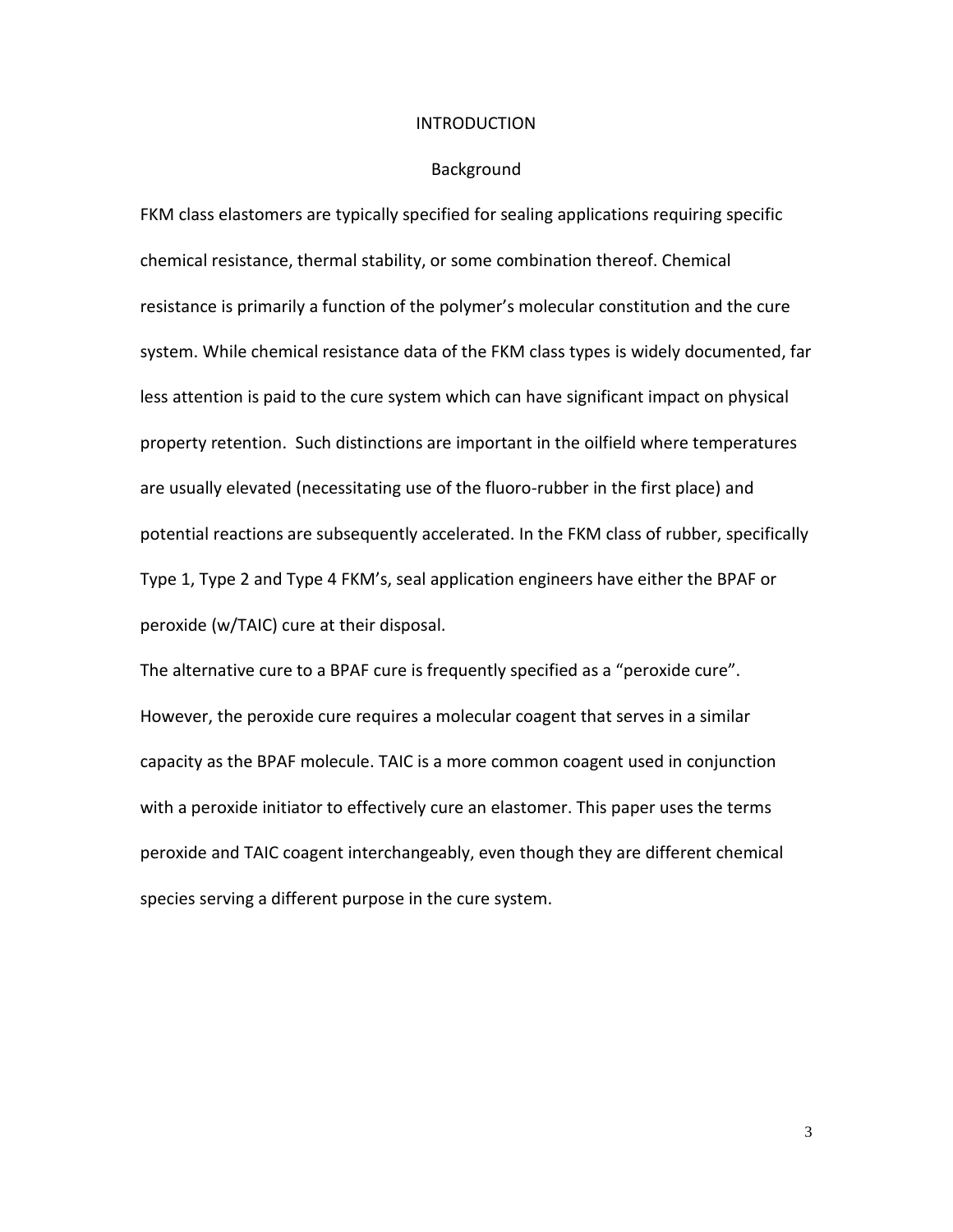## Objective

Our primary objective was to provide data isolating performance attributes and aging

characteristics of the BPAF cure and the TAIC cure within FKM class compositions.

The attributes examined were tensile strength, Young's modulus, and modulus at 50% strain

("M50") to draw conclusions regarding their relative stability in ISO Simulated Production Fluid

## Scope

## *Elastomers:*

This paper examined three of the FKM class of elastomers, as defined by ASTM D1418-01a.

Specifically,

FKM – "Fluoro rubber of the polymethylene type that utilizes vinylidene fluoride as a comonomer …

Type 1 – Dipolymer of hexafluoropropylene and vinylidene fluoride. Type 2 - Terpolymer of tetrafluoroethylene, vinylidene fluoride, and hexafluoropropylene.

Type 4 – Terpolymer of tetrafluoroethylene, propylene and vinylidene fluoride.".

Type 3 was omitted from the study since it is only available as a peroxide cured material. Type 5 was omitted since there is only one variety on the market and it is peroxide cured.

## *Environment:*

Crosslink stability of these two cure systems was examined across the three types of FKM after

aging in a simulated production fluid (hereinafter "SPF") per ISO 23936-2:2011(E), specifically:

• a non-aromatic, sweet multi-phase fluid per A.1.i capped with nitrogen.

Aging was conducted at three temperatures: 165°C, 180°C, and 195°C.

## *Evaluation:*

At its simplest level, an elastomer ages individually or through some combination of three basic

mechanisms: chain scission, crosslink scission, and/or crosslink addition.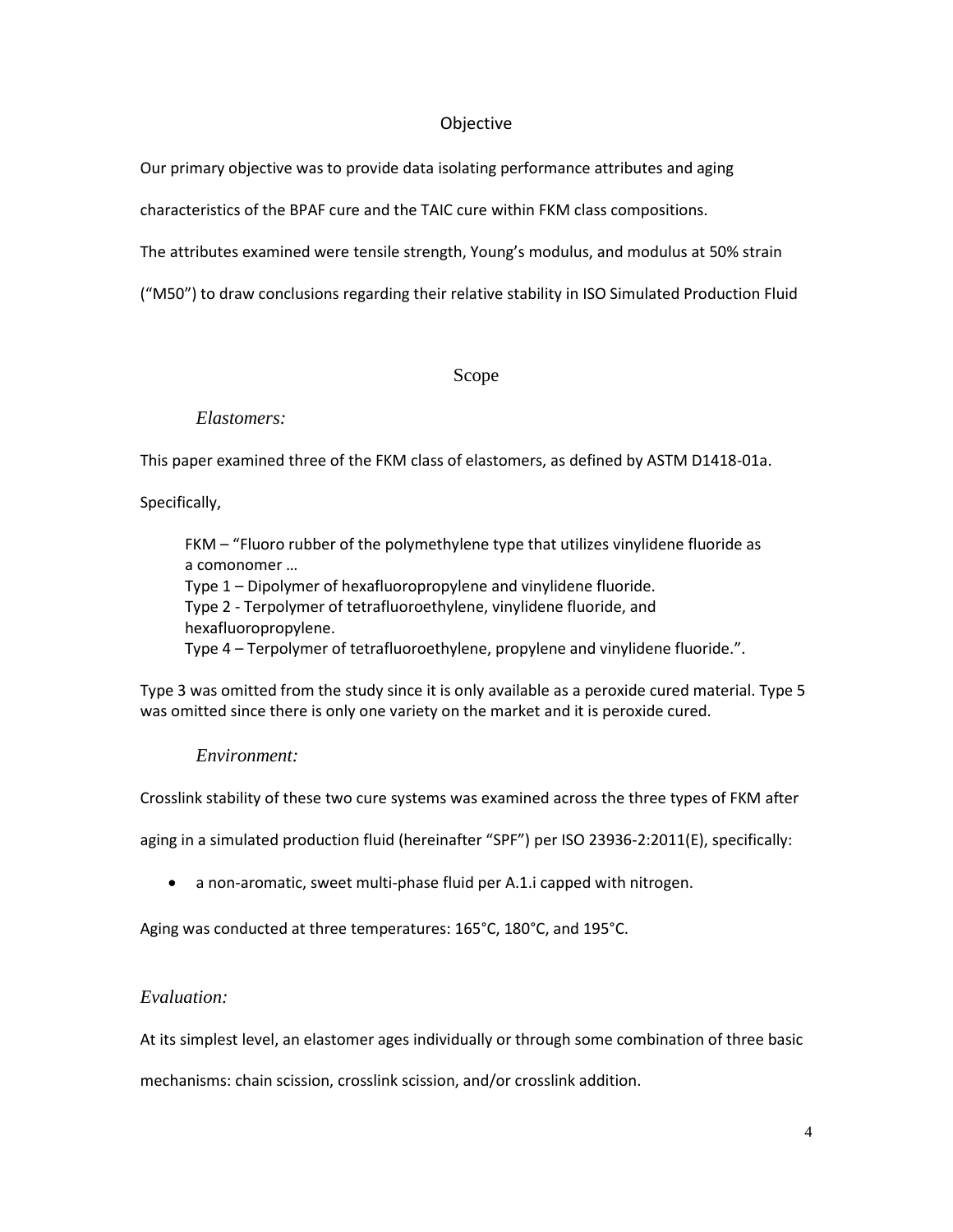Kuhn developed an equation (Eq.1) for shear modulus that describes the effect of these mechanisms.<sup>1</sup>

$$
G = NkT = \frac{\rho RT}{M_c} \tag{1}
$$

Under this equation, shear modulus (G) is directly proportional to the number of polymer chains per unit volume (N) at a given temperature (T - Kelvin), where (k) equals Boltzmann's constant. Similarly, shear modulus is proportional to the material's density (ρ) at a given temperature and inversely proportional to the molecular weight between crosslinks ( $M_c$ ) where (R) is the universal gas constant. One can quickly deduce that as crosslink density increases, modulus increases. Naturally, the molecular weight between crosslinks has decreased during crosslink addition.

Logically, the energy potential of an elastomer is better evaluated at low strains, staying within the linear region of the stress-strain curve. On a basic level, the modulus of a formulated elastomer will be a function of the elastomer's molecular constitution, the cross-link density, and the elastomer's interaction with a reinforcing filler. A reinforcing filler, such as carbon black, will affect an elastomer's modulus as a function of the filler's particle size, surface energy, and loading. As a general rule and holding all else constant (including particle structure), the smaller the particle size, the higher the modulus. Hertz, in his chapter on Sealing Technology<sup>2</sup>, observed this logical increase in modulus as particle size decreased when evaluated using strain energy calculated at twenty percent strain. This relationship, however, failed when stress was examined at strains exceeding 100%, presumably due to rupture at the polymer-filler interface. Arguably, at high strain, polymer-filler interactions become increasingly complex and unpredictable as

l

<sup>1</sup> Hertz, Jr., Daniel, "Sealing Technology", Rubber Products Manufacturing Technology, p.790, Marcel Dekker, Inc. (1994).

<sup>2</sup> Hertz, Jr., Daniel, "Sealing Technology", Rubber Products Manufacturing Technology, p.781, Marcel Dekker, Inc. (1994).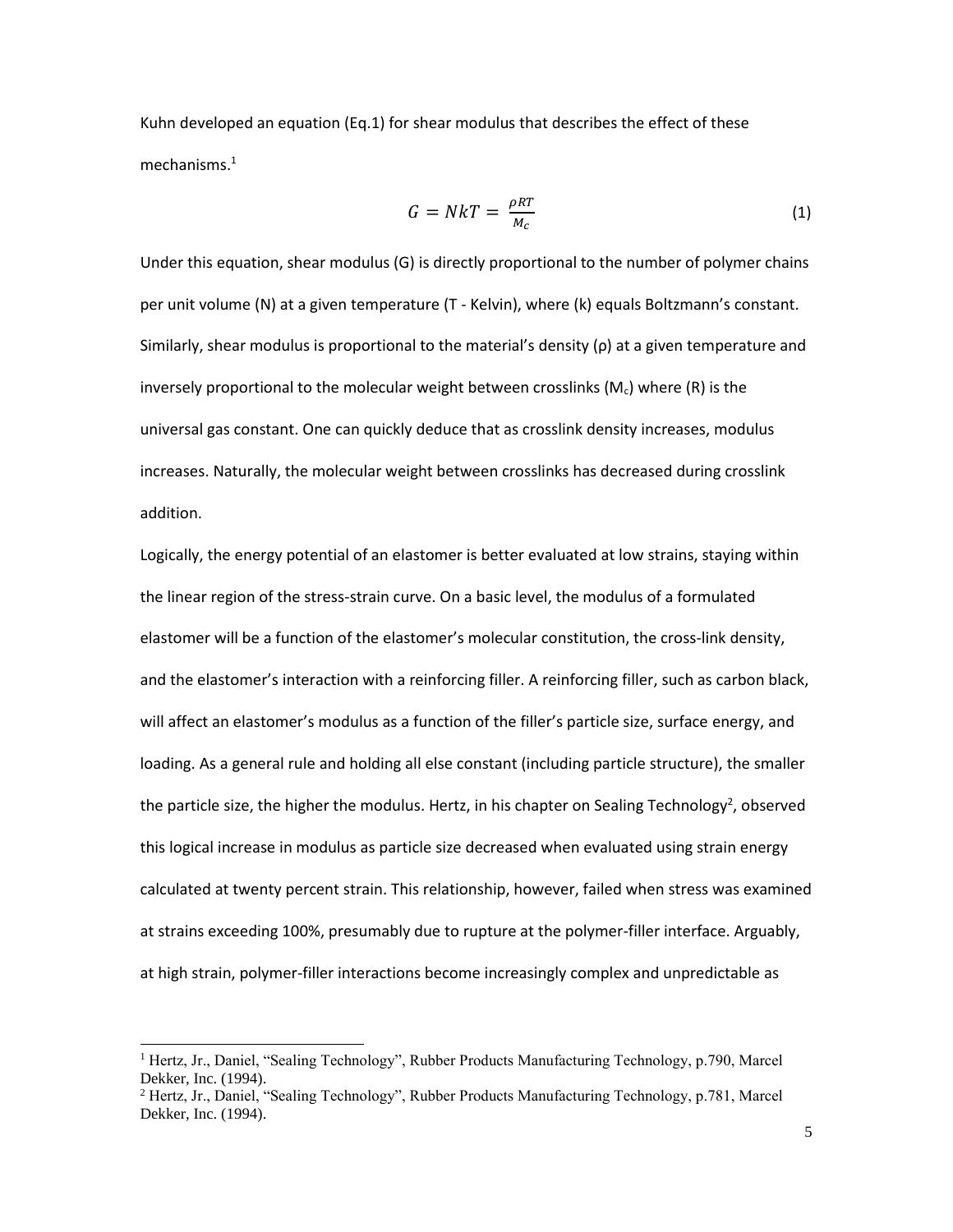reflected in the broad range of measured stress values. Specifically, the standard deviation of stress data points is increasingly larger as strain increases. Nevertheless, subject to this important caveat, the authors included "tensile at break" data in the analysis. Old habits do in fact die hard.

## EXPERIMENTAL

Six commercially available fluoroelastomer base polymers were selected, based upon their class and recommended cure systems. The test materials are differentiated by FKM type and cure as tabulated below. A uniform carbon black reinforcement (i.e. 30 phr of N990) was used in all instances. TAIC was used as the coagent in the peroxide cure materials. Polymer manufacturers frequently utilize incorporated cures: such instances have been noted herein. Similarly, manufactures frequently incorporate cure-site monomers susceptible to the peroxide: these instances are noted as well.

| <b>FKM</b> Type | Cure             | <b>Product Grade</b> | <b>Supplier</b> | <b>Brand</b>            |
|-----------------|------------------|----------------------|-----------------|-------------------------|
|                 | Peroxide         | FE 2260              | 3M              | Dyneon <sup>3</sup>     |
|                 | <b>Bisphenol</b> | FE 5620 Q            | 3M              | $D$ yneon <sup>TM</sup> |
| $\mathfrak{D}$  | Peroxide         | P 959                | Solvay          | Teconoflon <sup>4</sup> |
| $\mathfrak{D}$  | <b>Bisphenol</b> | FOR 4391             | Solvay          | Tecnoflon               |
| 4               | Peroxide         | 200P                 | Asahi Glass     | Aflas $\mathbb{B}^5$    |
| 4               | <b>Bisphenol</b> | <b>BRE 7231</b>      | 3M              | Dyneon                  |

Table 1: FKM Type elastomers used in the study

Tensile testing and percent swell were chosen as key indicators to track chemical

interaction/degradation of the experimental FKM compounds. Dumbbells cut in accordance with

ASTM D412 and rectangular specimens were immersed in the SPF in stainless steel aging vessels.

 $\overline{a}$ 

<sup>3</sup> Dyneon™ is a trademark of 3M.

<sup>4</sup> Tecnoflon is a trademark of Solvay.

<sup>5</sup> Aflas® is a registered trademark of Asahi Glass Co.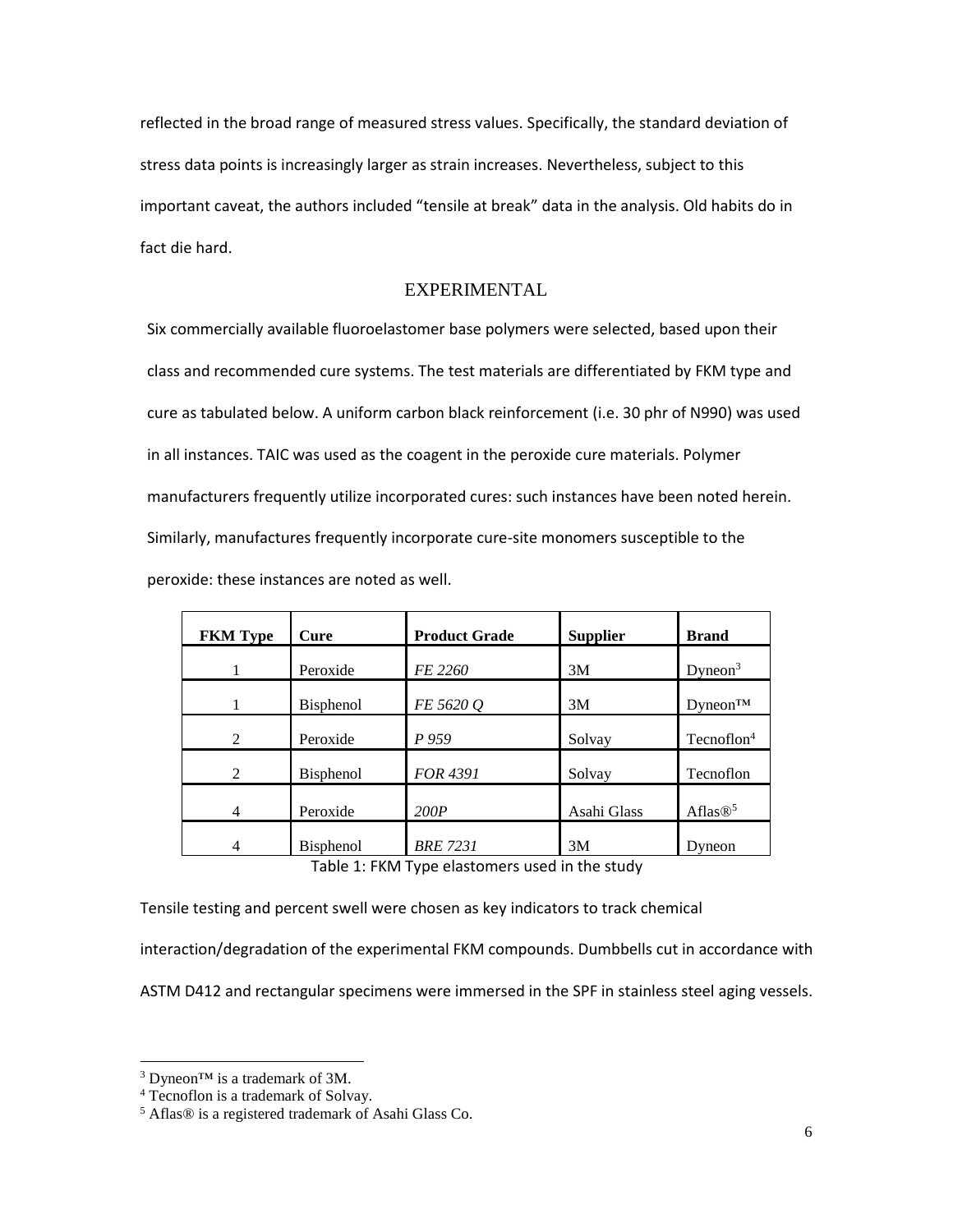The aging vessels were purged with ultra-high purity nitrogen gas and incubated at 165°C, 180°C, and 195°C. The compounds were equilibrated at each temperature for 48 hours to establish baseline properties, and subsequently aged for 168, 336, and 504 hours at each temperature. Three dumbbells and one rectangular coupon were subjected to this protocol for each combination of compound, temperature, and aging time.

Specific gravity was measured and tracked before and after aging to allow calculation of percent

swell<sup>6</sup>. Dumbbells were subjected to tensile testing using an Instron.

| Aging period             | $\bullet$ | 168 hours (1 week)                           |
|--------------------------|-----------|----------------------------------------------|
|                          | ٠         | 336 hours (2 weeks)                          |
|                          | ٠         | 504 hours (3 weeks)                          |
| <b>Test Specimen</b>     | ٠         | DMRT bar                                     |
|                          | $\bullet$ | D412 dumbbells3 (3 per test material)        |
| <b>Test Fluid</b>        | ٠         | Non-aromatic: 70 % heptane, 30 % cyclohexane |
| Multi-phase              |           | 30% Nitrogen, 10% water, 60% fluid           |
| <b>Test Temperatures</b> |           | $165^{\circ}$ C                              |
|                          |           | $180^{\circ}$ C                              |
|                          |           | $195^{\circ}$ C                              |

Experiment Variables are presented in Table 2.

Table 2: Experiment test matrix

## **Methodology**

Our experiment was geared towards understanding the difference, if any, in the relative stability of BPAF and TAIC in ISO 23936-2 simulated production fluid ("SPF") at different operating temperatures. A fundamental premise is that the thermal stability of the cure system and/or elastomer will be reflected by changes in the elastic modulus of the vulcanizate as molecular weight between crosslinks either increases or decreases.

 $\overline{\phantom{a}}$ 

<sup>6</sup> Per ASTM D471-12a (2013).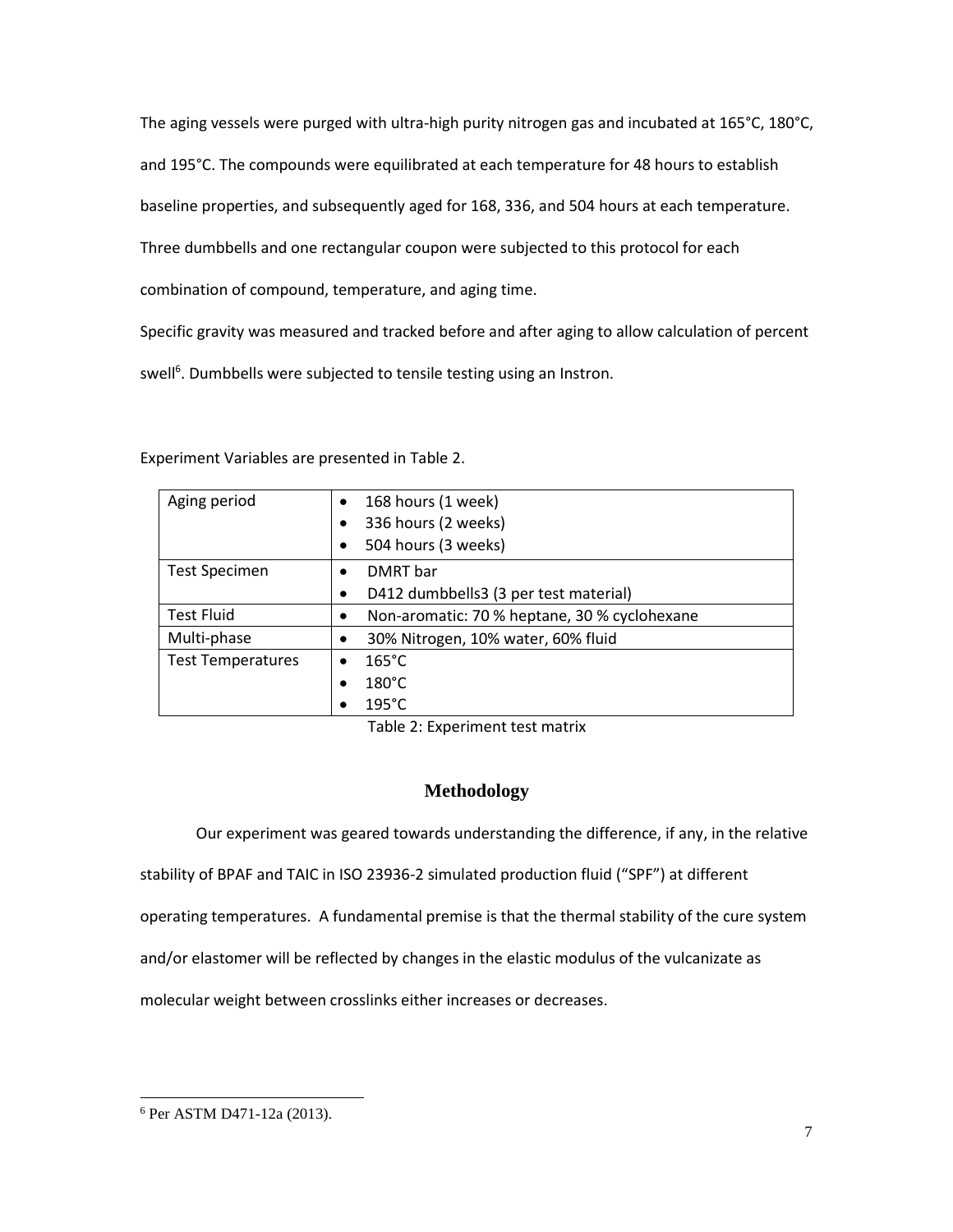The same filler was used in the six formulations and a best effort was made to develop an approximately equal crosslink density with the objective of isolating the crosslink as one variable and the elastomer backbone as the other variable. Obviously, the differences in molecular constitution of BPAF and TAIC, respectively bi-functional and tri-functional, will tend to deliver different properties, thus we focused on relative changes in attribute retention to draw conclusions.

Aging was accomplished by immersing test specimens in steel cylindrical test vessels containing the multi-phase test media (see Table 3). The test vessels were then aged in a conventional convection oven.

| <b>Liquid Phase</b><br>$(\%$ Volume) | <b>Gas Phase</b><br>(% Volume) | Composition                     |
|--------------------------------------|--------------------------------|---------------------------------|
|                                      | 30                             | Nitrogen $(N_2)$                |
|                                      |                                | Deionized Water                 |
| 60                                   |                                | 70% Heptane,<br>30% cyclohexane |

Table 3: Composition of ISO simulated production fluid (SPF). See ISO 23936-2 section A.1.1.2

#### *Methodology for Arrhenius Analysis:*

Arrhenius analysis allows prediction of rubber lifetimes by assuming the complicated thermal degradation reaction has the overall behavior of a 1<sup>st</sup>-order reaction. Such a situation can occur if a complex reaction mechanism has a single rate-limiting step so that the reaction rate of this step dominates the reaction kinetics. If the current percent conversion of the polymer chain to degraded product is  $\alpha$ , then the conversion rate of a 1<sup>st</sup>-order process can be described as follows:

$$
\frac{d\alpha}{dt} = k(T)f(\alpha) \tag{2}
$$

Equation 2 describes the change in conversion rate as a product of the reaction rate  $(k(T))$  and the amount of reactant left (f( $\alpha$ )). If we assume that the reaction is first order, then the temperature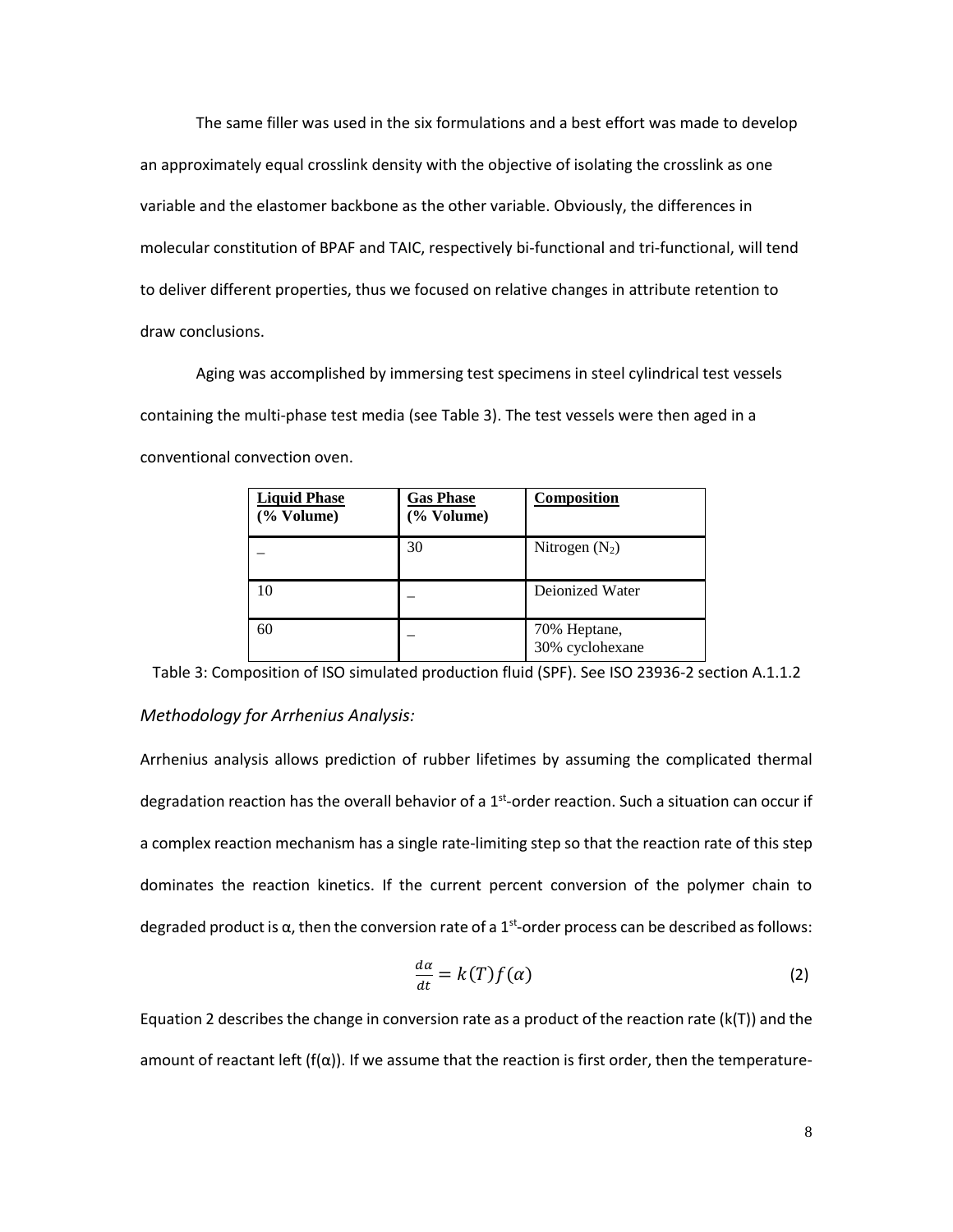dependent reaction rate dominates the rate at which the polymer thermally degrades. The impact of temperature on the process rate of a reaction is described by the Arrhenius equation:

$$
k(T) \propto A e^{\frac{-E_a}{RT}} \tag{3}
$$

In equation 3, T stands for absolute temperature, A and  $E_a$  refer to the preexponential factor and activation energy (polymer-specific kinetic parameters) and R is the gas constant. Intuitively, it states that a reaction's rate increases exponentially with increasing temperature.

The predictive power of equation 3 comes from the assumption of a first-order reaction. The following equation relating reaction rate (k) and reaction time (t) to conversion percentage holds for first-order reactions:

$$
\ln\left(\frac{[reactant]}{[product]}\right) = kt \tag{4}
$$

Using the above relation and assuming physical properties act as a proxy to measure reaction progress, we are looking for the point when tensile at break ("TAB") is equal to some proportion, *p*, of the baseline tensile at break. Thus, the variable concentrations cancel in equation 4, giving us the relationship below:

$$
kt_{failure} = constant \tag{5}
$$

Taking equations 3 and 5 into consideration, we can relate the failure time to the temperature and aging time of a rubber compound with the following relation:

$$
\ln\left(\frac{1}{t_f}\right) = -\frac{E_a}{R} * \left(\frac{1}{T}\right) + constant \tag{6}
$$

A brief example of modeling thermal degradation using an Arrhenius fit follows (using TAB for the compound FE 2260). Figure 1 details the procedure used to estimate  $t_f$  for a given compound, property, and temperature. The same linear regression process was completed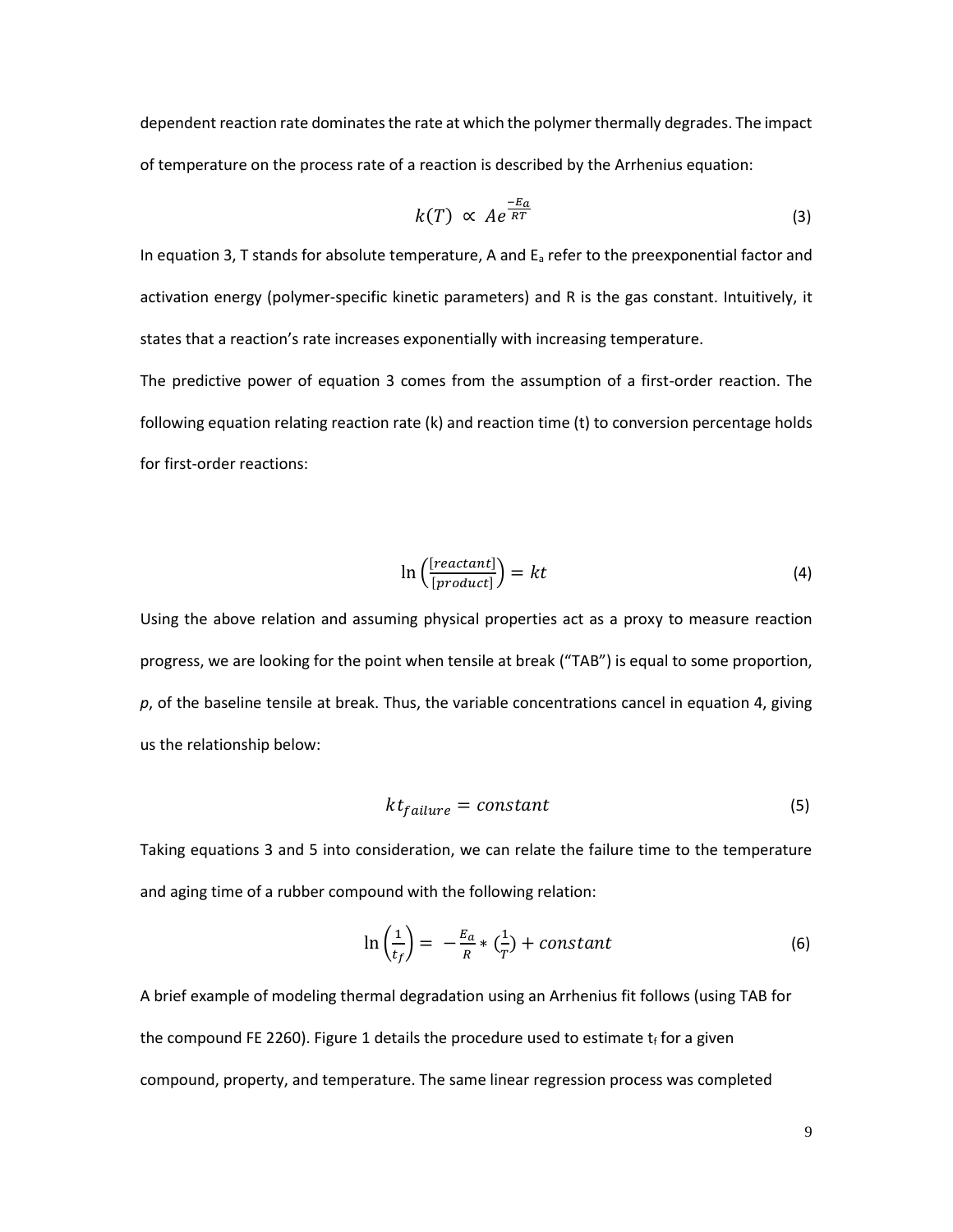using TAB data for each compound and each temperature. If ASTM D2000 section IV methodology is considered, a rubber is deemed unsuitable for a service type (heat) when TAB has reached ±30% of its original value. The authors deemed this to be a failure point for purposes of Arrhenius life prediction.



This procedure gives three values of  $t_f$  for the three temperatures at which the compounds were

tested, allowing creation of a graph like the one shown in Figure 2 below.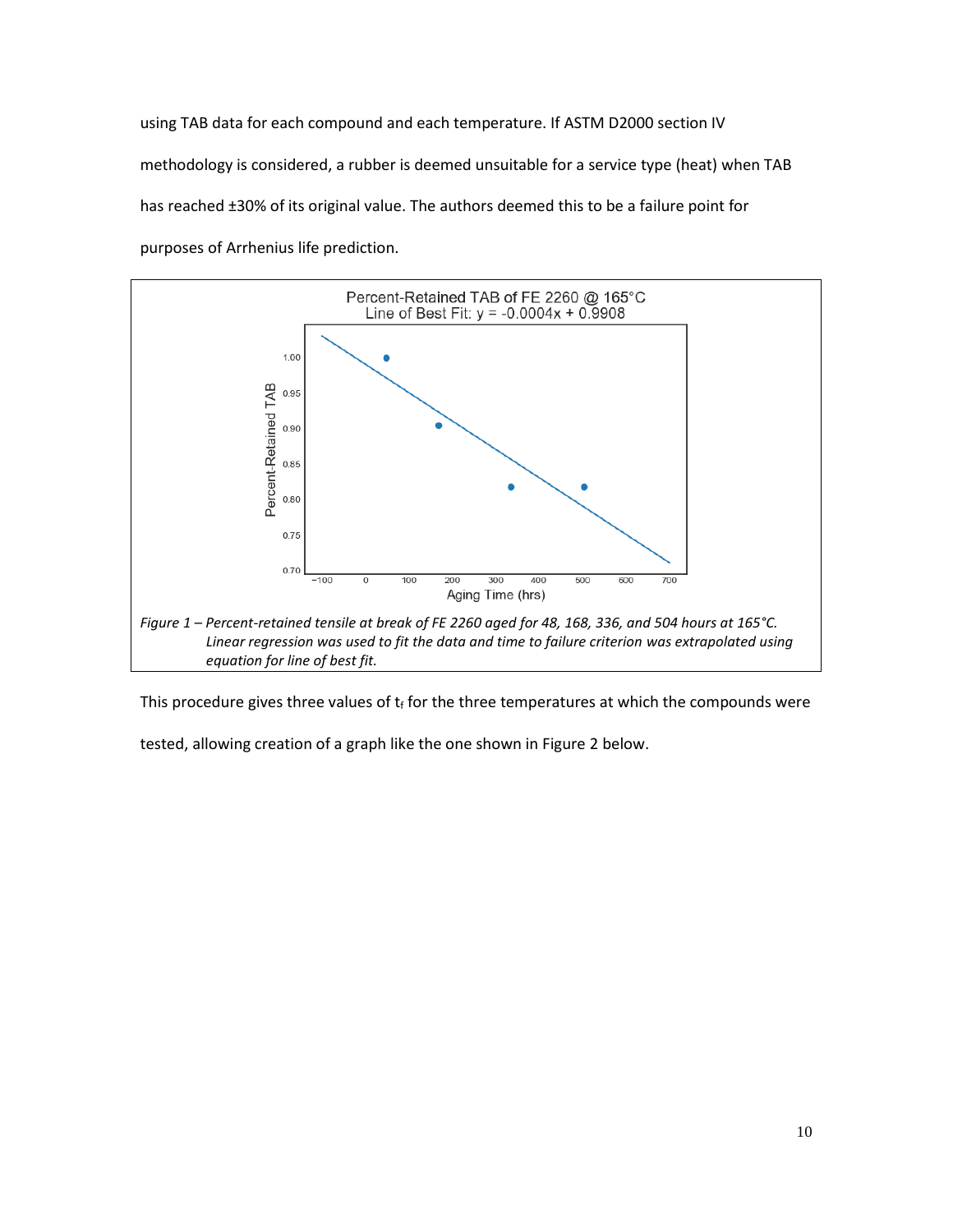

Yet another linear regression provides an equation with which the lifetime of a compound at various temperatures can be predicted using the following equation, where T is the desired temperature, and m and b are the slope and y-intercept, respectively, of the line of best fit:

$$
t_f \approx e^{-(\frac{m}{T} + b)} \tag{7}
$$

#### *Methodology for Analysis of Variance (ANOVA):*

ANOVA is a statistical technique used to infer significant differences between three or more population means based on the variances of samples drawn from each population. As such, it is a generalization of the t-test that is very powerful for analyzing the impact of independent factors on dependent variables. ANOVA can be further extended to study the relationship of multiple such factors with a dependent variable (known as an n-way ANOVA, where n is the number of factors).

In this case, the aim is to study how the FKM type and cure package influence the kinetics of thermal degradation for a fluoroelastomer rubber. Thus, six different "treatments" are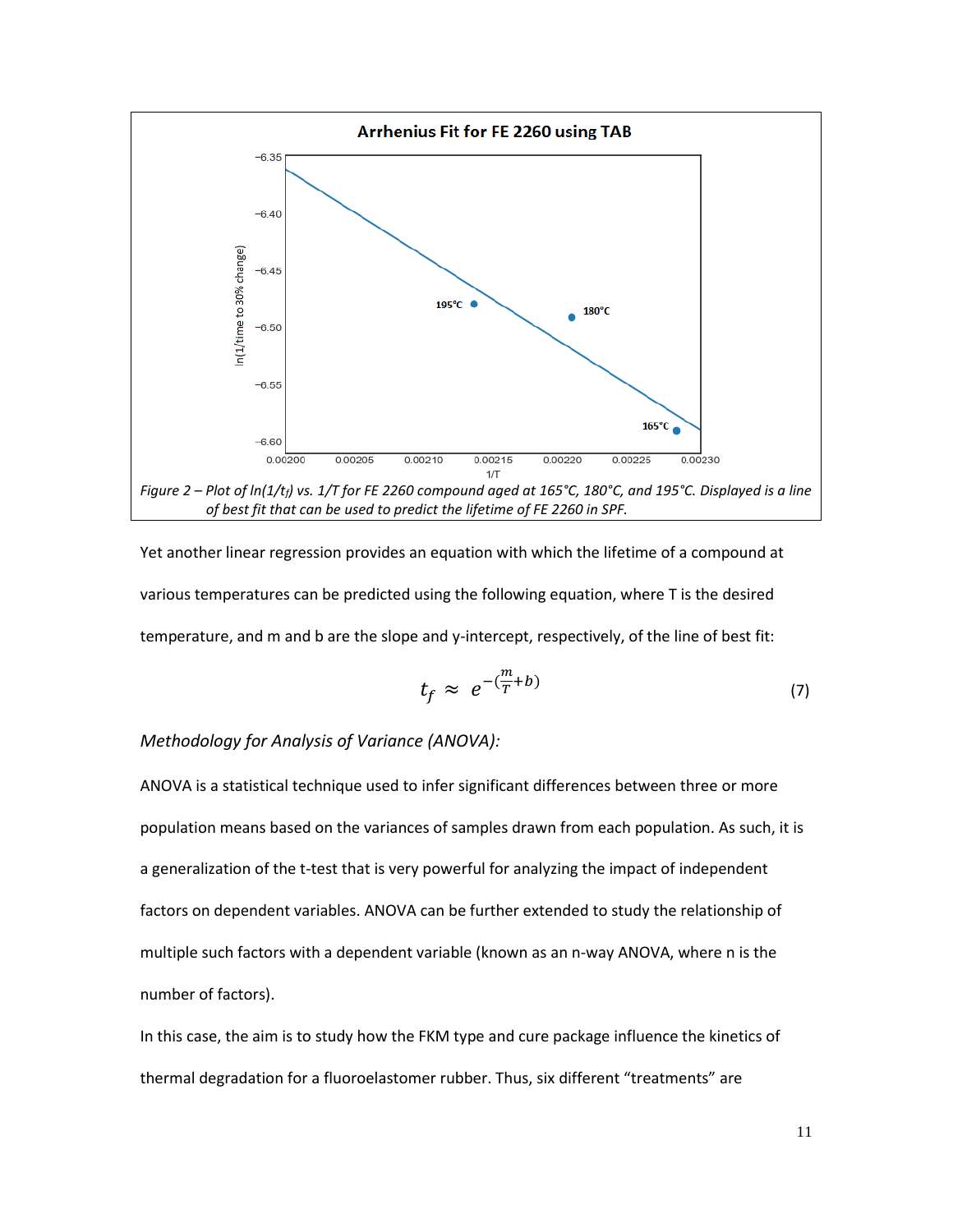developed which correspond to each possible combination of the two different factors (see below).

| Independent   | Peroxide        | <b>RPAF</b>        |  |
|---------------|-----------------|--------------------|--|
| <b>Factor</b> |                 |                    |  |
| Type 1        | FE 2260         | FE 5620            |  |
| Type 2        | Tecnoflon P 959 | Tecnoflon FOR 4391 |  |
| $Type\,3$     | AFLAS 200 P     | <b>BRE 7231</b>    |  |

Table 4 – Breakdown of experimental treatments for the ANOVA conducted in this experiment.

A few criteria must be met for the results to be valid: compounds must be identical except for their "treatment" and the assumptions of an ANOVA must be met, specifically the populations are normally distributed and homoscedastic<sup>7</sup>. Means and variances are calculated for each individual treatment group as well as for each independent factor group. For this example, mean and variance would be calculated for each compound, all the type 1, 2, and 4 FKMs grouped together, and the peroxide and BPAF-cured samples grouped together respectively. This provides parameters with which the presumed distribution of each population can be compared to one another.

An ANOVA's null hypothesis is that the distribution of each of the treatment groups is statistically unchanged. Hypothesis testing proceeds similarly to a pairwise t-test for each combination of treatment groups. The main difference for an ANOVA is a correction for the significance level of each hypothesis test, due to an increased risk of a type II<sup>8</sup> error. Further, the data are modeled using an F-distribution and an F-test is used for hypothesis testing. The results of an ANOVA tell the researcher whether the treatment group distributions are impacted by any of the independent factors. Additionally, an n-way ANOVA can uncover

 $\overline{\phantom{a}}$ 

<sup>7</sup> Homogeneity of variance.

<sup>&</sup>lt;sup>8</sup> Failing to reject a false null hypothesis (also known as a "false negative" finding).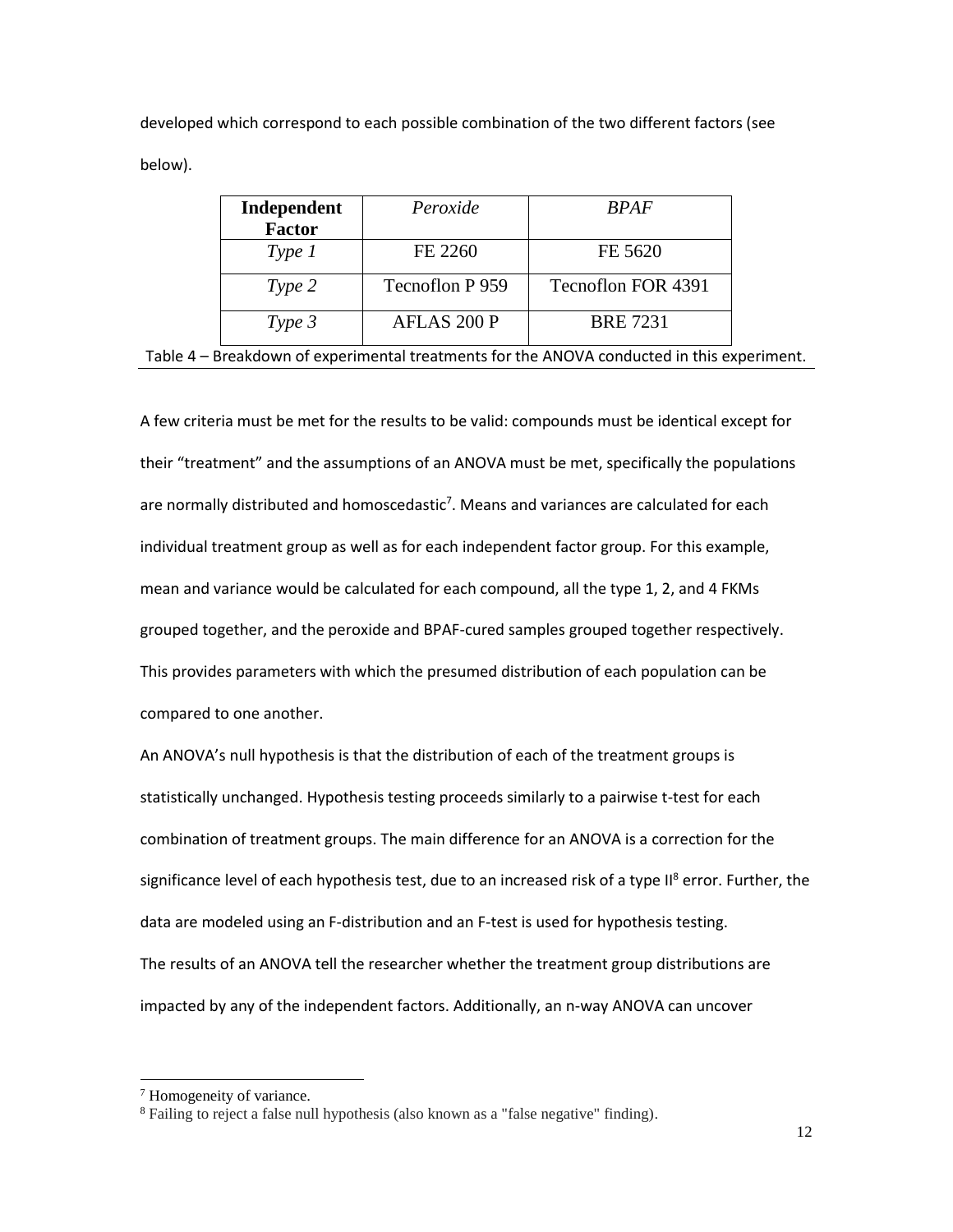interaction effects between multiple independent factors. This makes it an attractive technique for understanding how a complex process can be put under statistical control. It is important to note, however, that the ANOVA's resolution is not perfect. For example, it cannot discern which FKM type is best for chemical resistance. Instead, it alerts the researcher only to the fact that FKM type does or does not significantly affect chemical resistance. To obtain higher "resolution" in results, it is required to conduct post-hoc analyses that allow the characteristics of the population distributions to be compared to one another.

As a final note, all statistical analyses conducted in this paper were calculated using Microsoft Excel 2016 with the Data Analysis toolpack<sup>9</sup>.

## RESULTS AND DISCUSSION

## *1. Percent Swell of Compounds Aged in SPF*

 $\overline{a}$ 

The percent swell of each compound in the SPF was measured since it is an important determinant of compound suitability in an oilfield environment. A large quantity of swell data was collected during the study; a representative sample that accurately captures the behavior of the experimental compounds in SPF is reproduced below in Figure 3.

<sup>9</sup> Formulas used for calculating distribution parameters and test statistics can be found in the documentation for Excel's Data Analysis toolpack.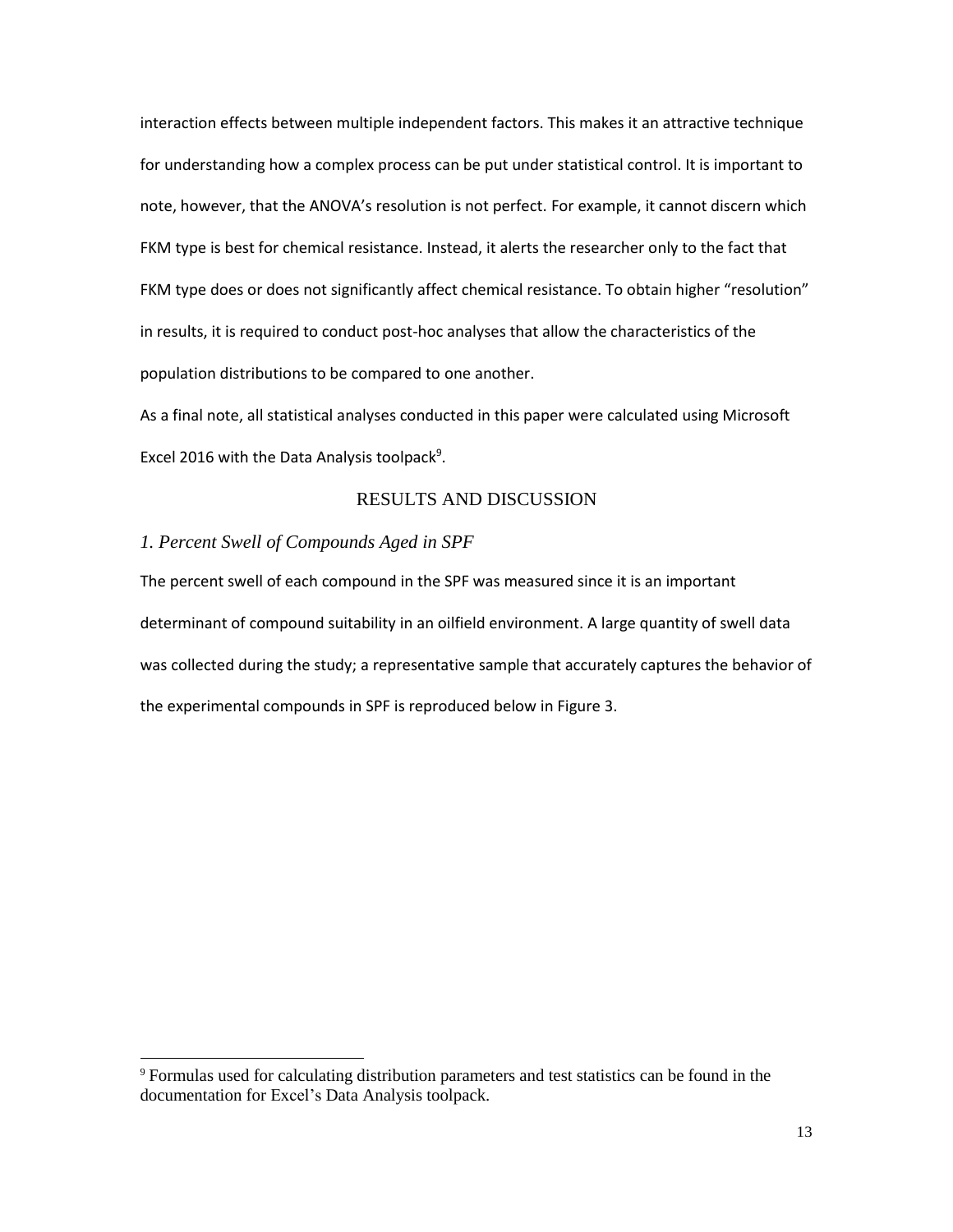

A noteworthy observation is the severe swelling of type 4 FKMs in the SPF. Regardless of cure package, these samples had double the volume increase of other FKM types. It is likely that the propylene monomer included in type 4 FKM polymers increases solubility for the alkanes comprising the SPF. In light of the high swelling, the authors consider type 4 FKMs to be unsuitable for sealing service in high aliphatic content oilfield environments unless of course high swelling is a desirable attribute. The difficulty of collecting valid modulus data on account of such swelling forced the authors to exclude Type 4 results from some of the analysis in the following sections.

The type 1 and type 2 FKMs swelled less than 25 percent during extended exposure in SPF. Interestingly, it appears that the type 1 FKMs swell slightly less than the type 2 samples. This is counterintuitive as type 2 FKMs have higher fluorine content and are generally considered to have better fluid resistance, however, the result may be attributed to noisy data. Lower percent swell amongst BPAF-cured type 1 and type 2 FKMs is also noticeable when compared to the peroxide-cured samples. It is possible the fluoro-methyl groups associated with the BPAF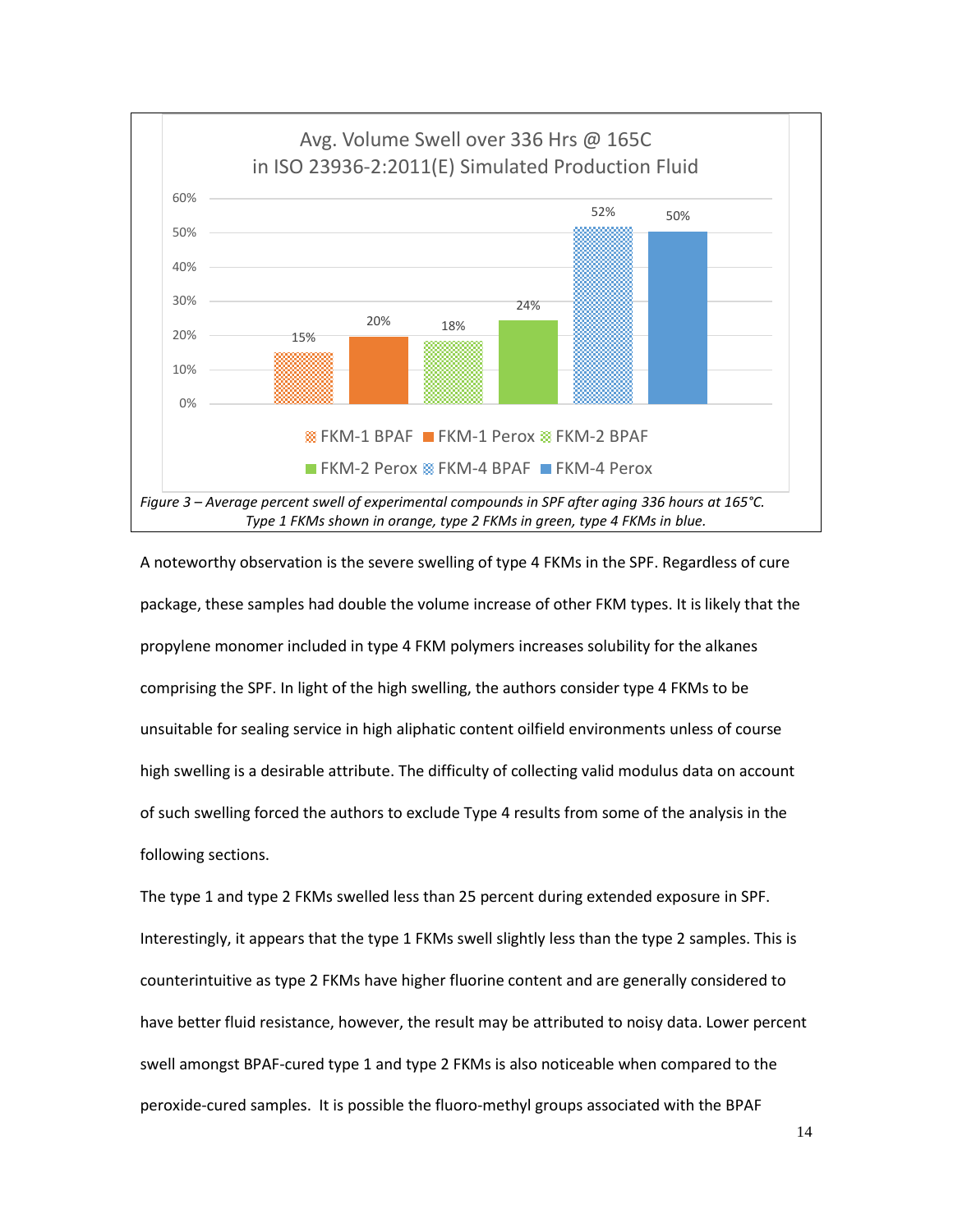molecule help retard aliphatic alkane absorption. The least speculative conclusion that can be construed from the data is that type 1 and type 2 FKMs resist swell to a very similar degree in SPF, regardless of cure.

#### *2. Arrhenius Lifetime Estimates from Tensile Degradation*

The type 1 and type 2 FKM compounds were subjected to Arrhenius analysis for a variety of physical properties. Of the properties collected with the Instron™, percent-retained TAB conformed most closely to an Arrhenius model and thus was used to compare compound lifetime estimates. It was assumed that a 30% reduction in TAB constituted failure. The results of this analysis are recorded in Table 5 below.

| <b>Type, Cure</b>                                                                                 | Grade           | <b>Arrhenius Model</b> | Lifetime (hrs) | Lifetime (hrs) |  |  |  |
|---------------------------------------------------------------------------------------------------|-----------------|------------------------|----------------|----------------|--|--|--|
|                                                                                                   |                 |                        | @ 150°C        | @ 210°C        |  |  |  |
| Type 1, TAIC cure                                                                                 | FE 2260         | $y = -766x - 4.828$    | 764            | 612            |  |  |  |
| Type 1, BPAF cure                                                                                 | FE 5620 Q       | $y = -3492x + 0.221$   | 3,076          | 1,105          |  |  |  |
| Type 2, TAIC cure                                                                                 | P 959           | $y = -2184x - 1.560$   | 830            | 437            |  |  |  |
| Type 2, BPAF cure                                                                                 | <b>FOR 4391</b> | $y = -10250x + 15.766$ | 4,708          | 232            |  |  |  |
| Table 5 – Lifetime predictions for FKM type 1 and type 2 at 150°C and 210°C service temperatures. |                 |                        |                |                |  |  |  |

Lifetime predictions were compared for hypothetical 150°C and 210°C operating temperatures. Such a large temperature spread highlights differences in reaction kinetics between the compounds. For instance, a Type 2, BPAF cure has the shortest lifetime at the relatively high temperature of 210°C but the highest lifetime at the lower end temperature of 150°C. The stability of a Type 1 TAIC cure, by contrast, is least impacted by aging in a temperature range of 150°C to 210°C, suggesting it is a better choice for service conditions with broad operating temperatures.

More generally, it appears that the type 1 FKMs are more stable at high temperatures while type 2 FKMs last longer at lower temperatures. This could be attributable to a higher percentage of HFP in the backbone of Type 1 (as compared to a Type 2 FKM) increasing steric hindrance and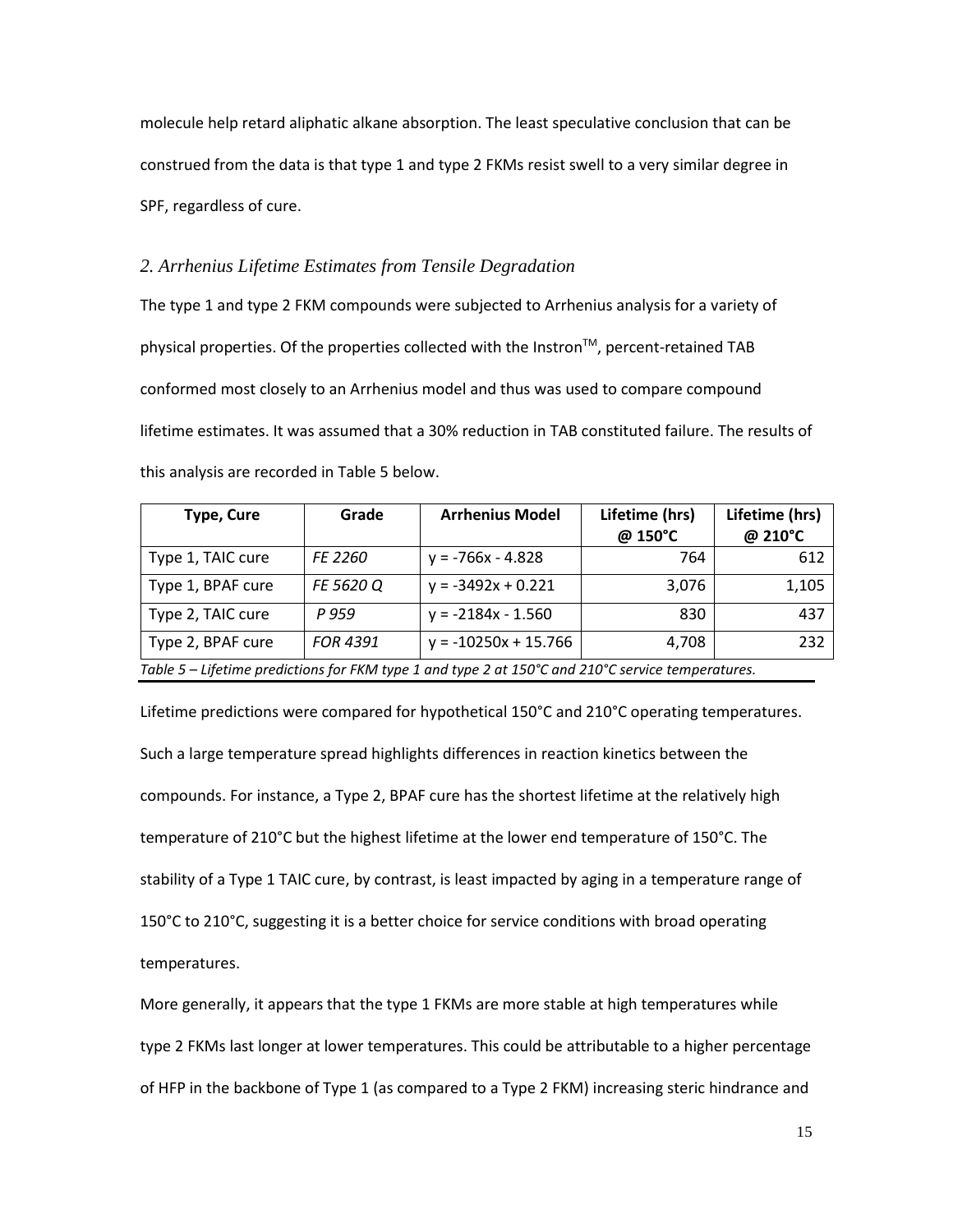potentially reducing polymer chain scission. Additionally, it appears there is a tendency of the BPAF-cure withstanding thermal degradation better than peroxide cure when aged in in SPF. This could be explained by the relatively bulky fluoro-methyl groups of the BPAF coagent, whose steric hindrance might better shield the cross-link from oxidative reactions in the SPF fluid.

### *3. Analysis of Variance ("ANOVA") between FKM type and Cure Package*

To more directly weigh the interaction of FKM type and cure package with the long-term thermal degradation of elastomer properties, a two-way ANOVA was conducted for each compound at each temperature. In this case, the ANOVA is equivalent to testing the following null hypothesis:

$$
H_0: \quad \mu_{Peroxide}^{Type\,1} \,=\, \mu_{BPAF}^{Type\,1} \,=\, \mu_{Peroxide}^{Type\,2} \,=\, \mu_{BPAF}^{Type\,2} \,=\, \mu_{Peroxide}^{Type\,4} \,=\, \mu_{BPAF}^{Type\,4}
$$

Clearly chemical resistance will vary across the different FKM types, as the polymer composition changes between FKM types. ANOVA is helpful, however, in discerning the impact that the selected cure package has on thermal degradation resistance. Furthermore, ANOVA can delineate significant interaction effects between FKM type and cure package. Table 6 below shows the distribution of percent-retained TAB for each of the compounds after 504 hours at 180°C, segregated by FKM type and cure package.

| <b>Type 1 FKMs</b> | Peroxide | <b>BPAF</b> | Total |  |
|--------------------|----------|-------------|-------|--|
| Average            | 0.757    | 0.930       | 0.844 |  |
| Variance           | 0.006    | 0.001       | 0.012 |  |
| <b>Type 2 FKMs</b> | Peroxide | <b>BPAF</b> | Total |  |
| Average            | 0.784    | 0.874       | 0.829 |  |
| Variance           | 0.003    | 0.001       | 0.004 |  |
| Type 4 FKMs        | Peroxide | <b>BPAF</b> | Total |  |
| Average            | 0.719    | 0.788       | 0.754 |  |
| Variance           | 0.001    | 0.00001     | 0.002 |  |

*Table 6 – Distributions of percent-retained TAB at 180°C within and between the test factors (FKM type and cure package). Depicts average and variance for each test group.*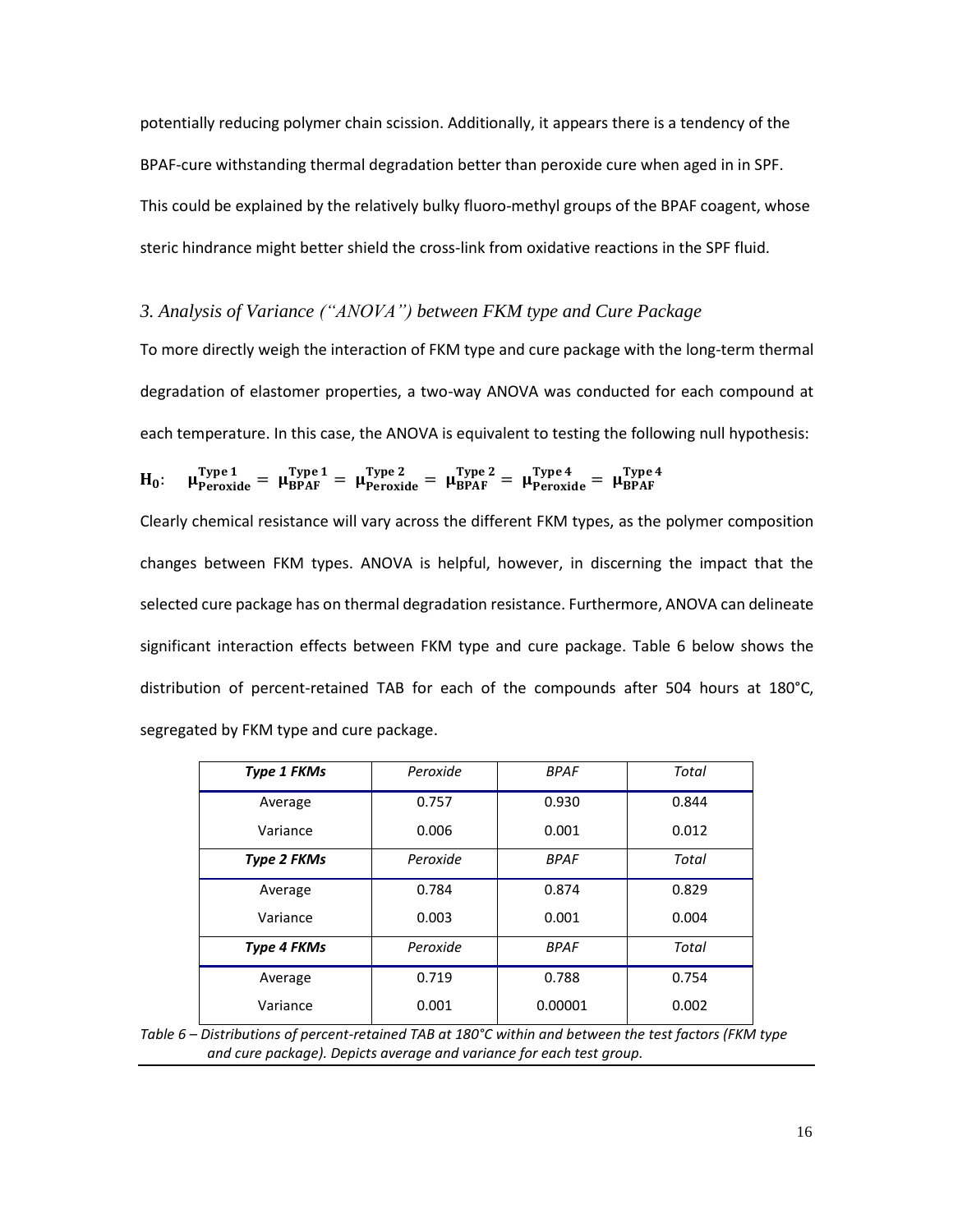Table 6 reveals some interesting trends. It suggests that type 1 FKMs generally have the greatest resistance to SPF, followed closely by the type 2 FKMs, with the type 4 FKMs performing the worst. This matches qualitative observations of sample degradation, the trends observable in percent-swell data (see *Figure 3*), and it reflects the predictions of the Arrhenius models at higher temperatures (see *Table 5*). Again, it is obvious that FKM type influences aging in SPF due to their significant differences in polymer composition. The next question is whether the cure type asserts influence upon aging in SPF. Consider the results of the two-way ANOVA that are collated in *Table 7* below.

| Source of<br>Variation | SS    | df | МS    |        | P-value | F crit |
|------------------------|-------|----|-------|--------|---------|--------|
| <b>FKM Type</b>        | 0.028 |    | 0.014 | 7.145  | 0.009   | 3.885  |
| Cure Package           | 0.055 |    | 0.055 | 27.927 | 0.0002  | 4.747  |
| Interaction            | 0.009 |    | 0.004 | 2.281  | 0.145   | 3.885  |

*Table 7 – Results of a two-way ANOVA of percent-retained TAB after 504 hours at 180°C for each of the experimental compounds.*

It appears that both FKM type and cure package significantly impact the lifetime of the rubber (p=0.009 and p=0.0002, respectively). This result speaks to the primary objective of the experiment; it appears that, even within a specific FKM type, the choice of cure package is an important consideration if tensile retention is critical to a sealing application in hot aliphatic hydrocarbons. The lack of a significant interaction effect suggests that this reliance of SPF resistance on cure package is independent of the FKM type. A two-sample t-test was conducted as a post-hoc analysis to determine the nature of the cure package's relationship with SPF resistance (*Table 8*).

|          | Peroxide       | BPAF            |
|----------|----------------|-----------------|
| Mean     | 0.75           | 0.86            |
| 95% CI   | 0.710-0.797    | $0.813 - 0.915$ |
| Variance | <i>0.00324</i> | 0.00434         |
| p-value  | 0.00078        |                 |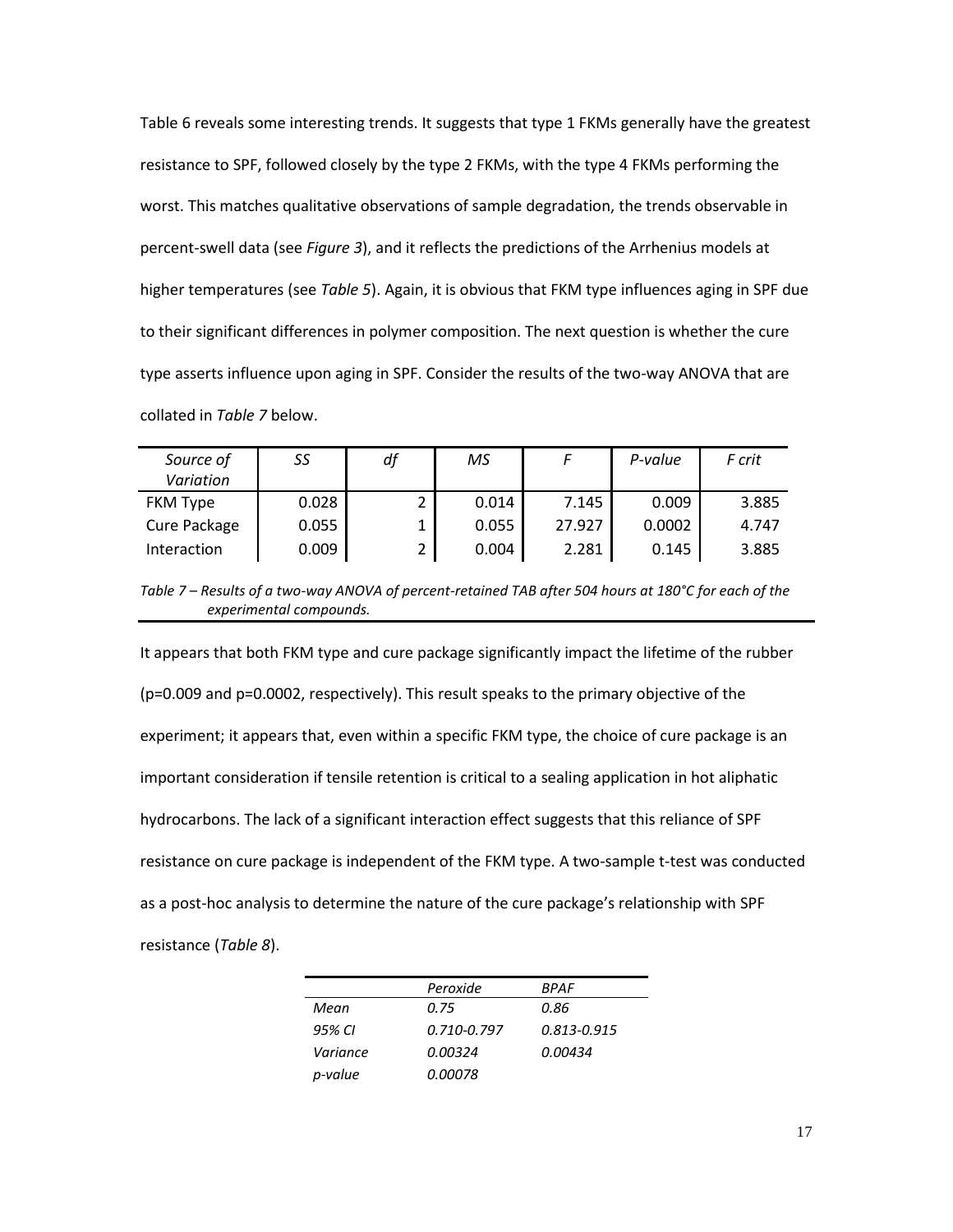*Cohen's Effect Size (d) 1.79*

*Table 8 – Results of a one-tailed, two-sample t-test of sample means for peroxide- and BPAF-cured FKM samples.*

It is evident that the BPAF-cured samples resisted tensile aging to a substantially higher degree than the peroxide-cured samples (p=0.00078). A 95% confidence interval ("CI") for the two sample means puts the true average degradation of peroxide-cured samples between 71.0% and 79.7%, while BPAF-cured samples have a 95% CI of 81.3% to 91.5%. The lack of overlap strengthens certainty in the significant difference uncovered by the t-test.

The width of the two confidence intervals, on the other hand, makes it difficult to talk about the long-term SPF resistance benefits of a certain cure package. It is likely that this wide spread is a consequence of low statistical power resulting from small sample sizes. However, it is possible that the unpredictable (or noisy) nature of rubber could hinder precision in population estimates even with a larger sample size. Instead, the reader could consider the confidence intervals as general limitations for ultimate tensile performance in high temperature, oilfield environments. Further, it appears that the increase in aging resistance correlated with use of a BPAF cure is quite substantial. An effect size measure was calculated (Cohen's effect size) to estimate the magnitude of the cure package effect on aging resistance. The calculated value is 1.79, a high value for such an effect size measure. This suggests that incorporating a BPAF cure reduces the thermal degradation of the rubber's TAB by an average of 1.79 standard deviations, relative to the distribution for peroxide cured rubbers.

### SUMMARY

ISO's SPF simulates a mixed solvent system (water, short chain alkanes, cycloalkanes) frequently encountered in the oilfield. Seals employed in oil wells must be strong and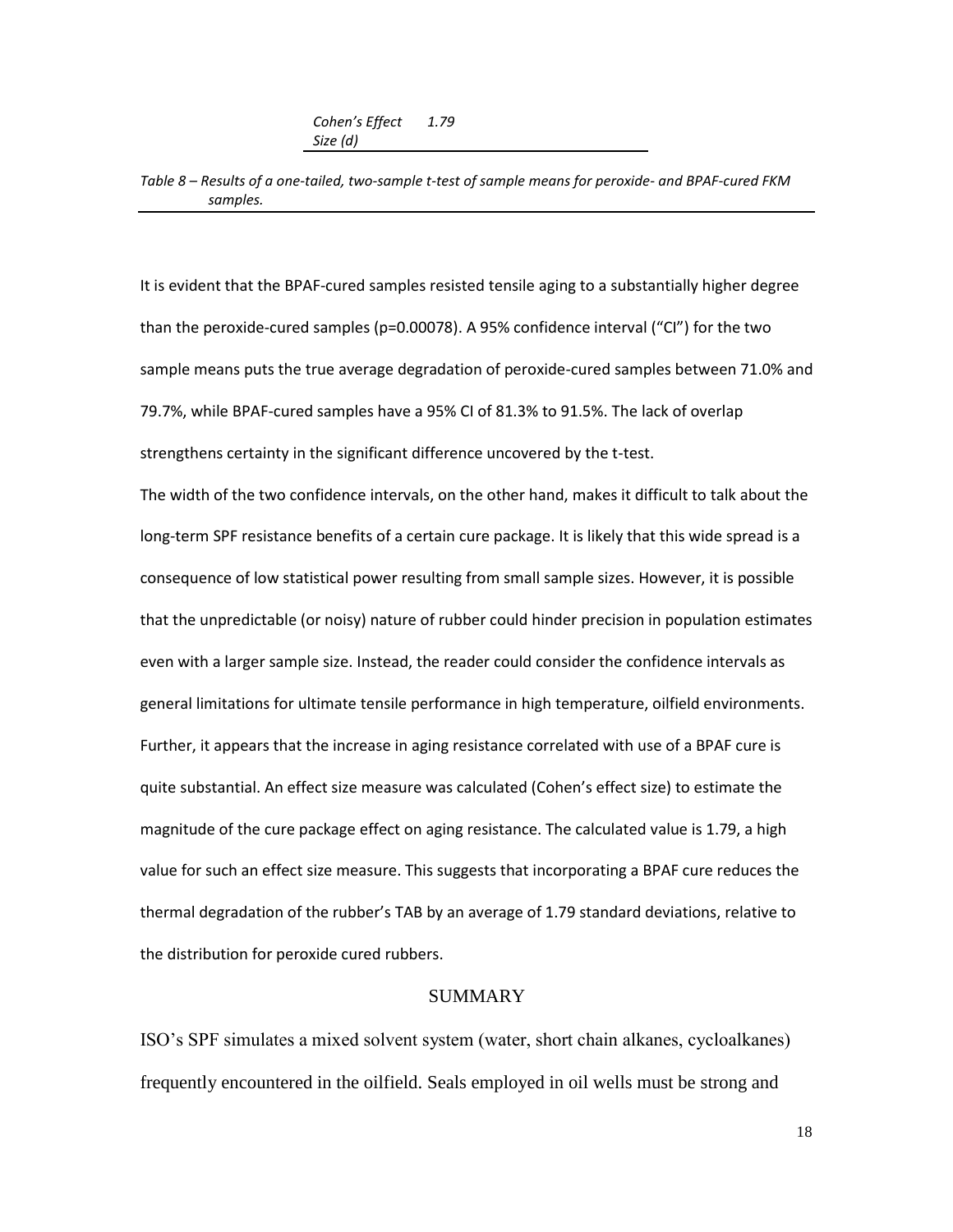resilient but, more importantly, must resist the degradation of physical properties attributable to high operating temperatures in water and aliphatic hydrocarbons. Rubber is not a simple, predictable material but instead a complex, dynamical system of interacting components: the polymer, its cure system, and its reinforcement. Mathematical and statistical modeling can be important techniques in understanding how rubber can be expected to behave in various sealing applications.

This experiment utilized popular statistical techniques to characterize the impact of FKM type and cure package on the resistance of a fluorocarbon rubber to ISO simulated production fluid (see Table 3 *supra*). Despite the aggressive nature of SPF and noisy property measurements, several unequivocal results were obtained in this study:

First, the data contra-indicates using type 4 FKMs in a hot aliphatic rich oilfield environment since they swell and lose their tensile strength too quickly.

Second, BPAF cures appear to retain tensile property longer than peroxide cure in a hot aliphatic rich fluid.

Third, Type 1 FKMs appear more thermally stable than Type 2 when temperatures approach 210C.

Fourth, type 2 FKMs exhibit better tensile retention at temperatures of 150C and below.

Finally, in a hot (150C+) environment that could be characterized similar to that of ISO's SPF, a BPAF cure is generally preferable to a peroxide cure.